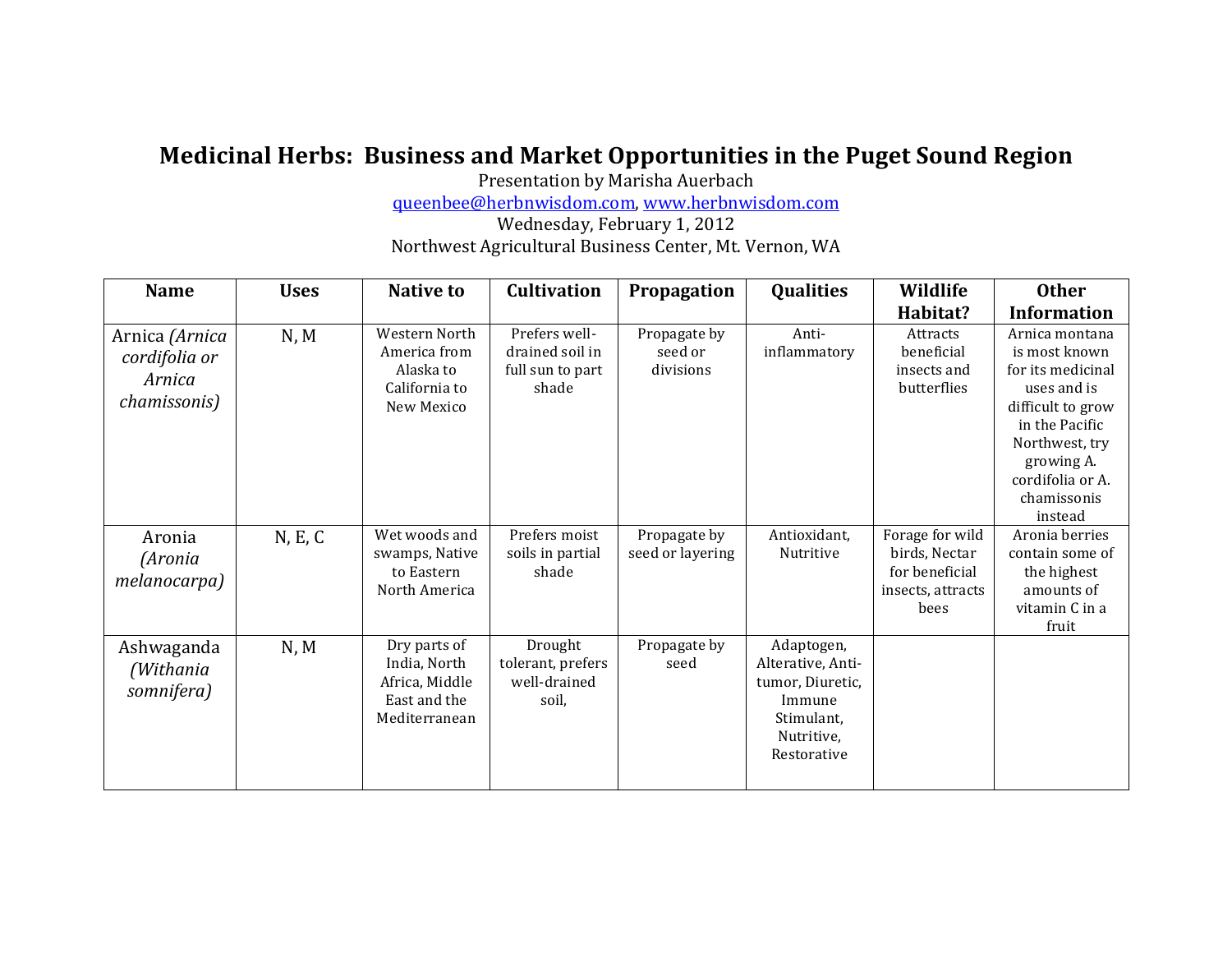| <b>Name</b>                                     | <b>Uses</b> | <b>Native to</b>                                              | <b>Cultivation</b>                                                 | Propagation                                   | Qualities                                                                                                                                                                 | Wildlife                                                    | <b>Other</b>                                                                                                                          |
|-------------------------------------------------|-------------|---------------------------------------------------------------|--------------------------------------------------------------------|-----------------------------------------------|---------------------------------------------------------------------------------------------------------------------------------------------------------------------------|-------------------------------------------------------------|---------------------------------------------------------------------------------------------------------------------------------------|
|                                                 |             |                                                               |                                                                    |                                               |                                                                                                                                                                           | Habitat?                                                    | <b>Information</b>                                                                                                                    |
| <b>Borage</b><br>(Borago<br>officinalis)        | N, E, C     | Well-drained<br>soil, Europe                                  | Easy to grow,<br>prefers a sunny,<br>well-drained<br>soil          | Propagate by<br>seed                          | Alterative, Anti-<br>arthritic,<br>Demulcent,<br>Emollient,<br>Emmenagogue,<br>Febrifuge                                                                                  | Attracts bees<br>and beneficial<br>insects                  | Wonderful edible<br>flower, eat the<br>leaves in<br>moderation                                                                        |
| <b>Burdock</b><br><i>(Arctium</i><br>Lappa)     | M, E        | Native to<br>Europe                                           | Prefers light and<br>deep soil for<br>best root<br>growth          | Propagate by<br>seed                          | Alterative,<br>Antibiotic, Anti-<br>infammatory,<br>Antirheumatic,<br>Antiviral,<br>Demulcent,<br>Diaphoretic,<br>Diuretic, Tonic                                         | Attracts<br>beneficial<br>insects (cling<br>onto the hairs) | Considered a<br>noxious weed                                                                                                          |
| Calendula<br>(Calendula<br>officinalis)         | N, M, E, C  | Native to<br>southern<br>Europe                               | Easy to<br>cultivate,<br>prefers a sunny<br>spot, will re-<br>seed | Propagate by<br>seed,<br>germinates<br>easily | Antibacterial,<br>Antifungal, Anti-<br>inflammatory,<br>Antimicrobial,<br>Antiseptic,<br>Astringent,<br>Circulatory<br>stimulant,<br>Demulcent,<br>Emollient,<br>Sedative | <b>Attracts</b><br>beneficial<br>insects & bees             | One of the most<br>versatile herbs<br>for an herb<br>grower, available<br>in many different<br>colors, great for<br>use with children |
| California<br>Poppy                             | N, M        | Native to the<br><b>United States,</b><br>disturbed soils     | Easy to grow,<br>Prefers a sunny,<br>site, drought<br>tolerant     | Propagate by<br>seed                          | Sedative                                                                                                                                                                  | Attracts<br>beneficial<br>insects                           |                                                                                                                                       |
| German<br>Chamomile<br>(Matricaria<br>recutita) | N, M        | Well-drained<br>soil, sun, from<br>Europe, W. Asia<br>& India | Prefers a sunny<br>site with well-<br>drained soil.                | Propagate by<br>seed                          | Antibacterial,<br>Antimicrobial,<br>Antiseptic,<br>Antiulcer,<br>Calmative, Tonic                                                                                         | Attracts<br>beneficial<br>insects                           | Great for use<br>with children                                                                                                        |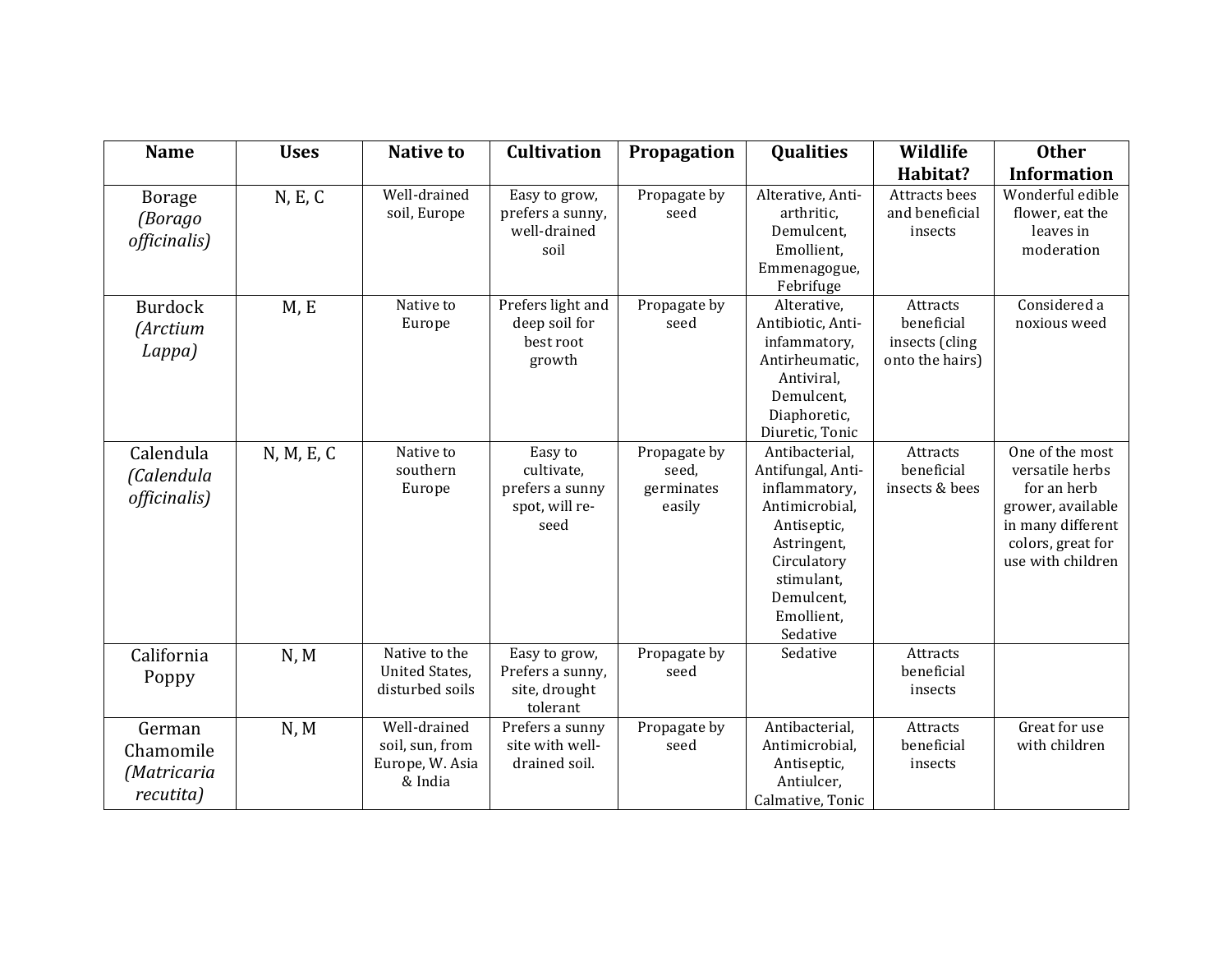| <b>Name</b>                                     | <b>Uses</b> | <b>Native to</b>                                             | <b>Cultivation</b>                                              | Propagation                                                                             | <b>Qualities</b>                                                                                                                                                                      | Wildlife                                                                | <b>Other</b>                                                                                                          |
|-------------------------------------------------|-------------|--------------------------------------------------------------|-----------------------------------------------------------------|-----------------------------------------------------------------------------------------|---------------------------------------------------------------------------------------------------------------------------------------------------------------------------------------|-------------------------------------------------------------------------|-----------------------------------------------------------------------------------------------------------------------|
|                                                 |             |                                                              |                                                                 |                                                                                         |                                                                                                                                                                                       | Habitat?                                                                | <b>Information</b>                                                                                                    |
| Dandelion<br>(Taraxacum<br>officinale)          | M, E, C     | Moist<br>conditions,<br>northern<br>hemisphere               | Prefer well-<br>drained soil in<br>full sun to<br>partial shade | Propagate by<br>seed in the<br>spring                                                   | Alterative,<br>Bitter, Hepatic,<br>Laxative,<br>Nutritive                                                                                                                             | Attracts<br>beneficial<br>insect                                        | Can be included<br>in the diet, do not<br>use the root if<br>you have any<br>gallbladder or<br>intestinal<br>troubles |
| Devil's Club<br><i>(Oplopanax</i><br>horridus)  | M           | Cool, moist<br>forests of<br>Western North<br>America        | Difficult to<br>cultivate, Grows<br>in large, dense<br>thickets | Propagate by<br>seed or layering                                                        | Adaptogen,<br>Anti-tumor,<br>Stabilize blood<br>sugar                                                                                                                                 |                                                                         | Best as a<br>wildcrafted herb<br>unless you have<br>lots of space                                                     |
| Eastern Black<br>Cherry<br>(Prunus<br>serotina) | M           | Old fields,<br>Native to<br>Eastern North<br>America         | Grows in well-<br>drained soil in<br>sun                        | Propagate by<br>seed                                                                    | Anti-spasmodic,<br>Demulcent.<br>Digestive,<br>Emollient,<br>Expectorant,<br>Sedative                                                                                                 | Attracts birds,<br>host to<br>caterpillars of<br>various<br>Lepidoptera |                                                                                                                       |
| Echinacea<br>(Echinacea<br>angustifolia)        | N, M        | Dry, open<br>woodlands,<br>prairie, Central<br>North America | Prefers rich,<br>well-drained<br>soil in sun                    | Propagate by<br>seed or division,<br>Seed needs to go<br>though a frost to<br>germinate | Alterative,<br>Analgesic,<br>Antibiotic,<br>Antiseptic,<br>Antiviral,<br>Appetizer,<br>Astringent,<br>Diaphoretic,<br>Digestant,<br>Febrifuge,<br>Stimulant,<br>Tonic,<br>Vasodilator | Attracts<br>benefical<br>insects and<br>butterflies                     | Contraindicated<br>with<br>autoimmune<br>diseases, Most<br>effective with<br>short-term use                           |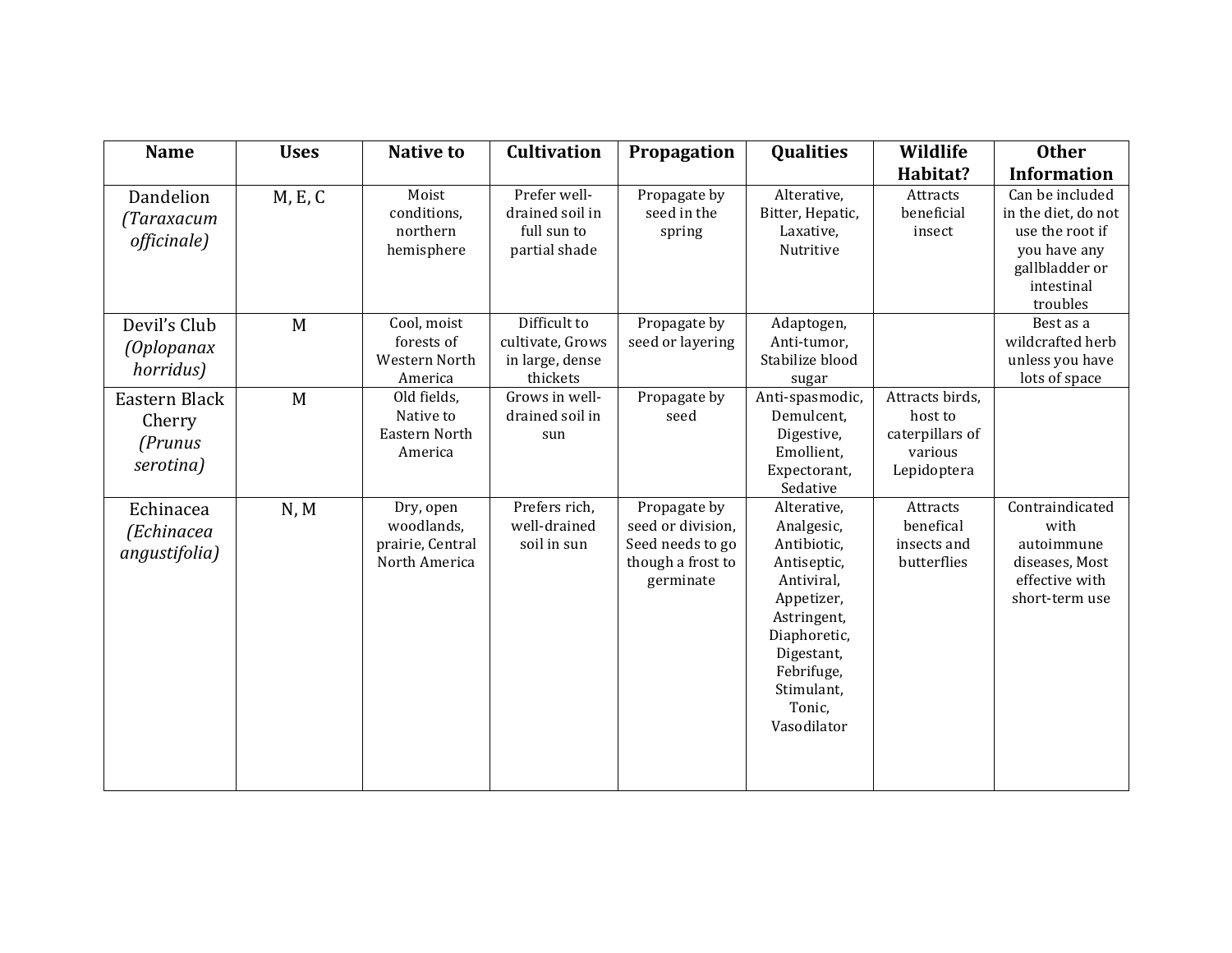| <b>Name</b>                                   | <b>Uses</b> | <b>Native to</b>                                 | <b>Cultivation</b>                                                                    | Propagation                                                                                        | <b>Qualities</b>                                                                                                              | Wildlife                                          | <b>Other</b>                                                                                                                                            |
|-----------------------------------------------|-------------|--------------------------------------------------|---------------------------------------------------------------------------------------|----------------------------------------------------------------------------------------------------|-------------------------------------------------------------------------------------------------------------------------------|---------------------------------------------------|---------------------------------------------------------------------------------------------------------------------------------------------------------|
|                                               |             |                                                  |                                                                                       |                                                                                                    |                                                                                                                               | Habitat?                                          | <b>Information</b>                                                                                                                                      |
| Elderberry<br><i>(Sambucus</i><br>canadensis) | N, M, E     | Temperate<br>regions,<br>Northern<br>Hemisphere  | Cultivate in full<br>sun to part<br>shade, on edges                                   | Propagate by<br>seed                                                                               | Anti-spasmodic,<br>demulcent,<br>expectorant,<br>Immune<br>stimulant, tonic<br>for the<br>lymphatic<br>system and<br>kidneys, | Attracts<br>butterflies and<br>birds              | One of the most<br>important herbs<br>for use in colds<br>and flu,<br>especially in<br>combination with<br>Peppermint &<br>Yarrow, High in<br>Vitamin C |
| Elecampagne<br>(Inula<br>helenium)            | M           | Damp meadows,<br>shady soils,<br>Eurasia         | Enjoys partial<br>shade but will<br>tolerate full sun,                                | Propagate by<br>seed or root<br>divisions                                                          | Antibacterial,<br>Antifungal,<br>Expectorant,<br>Immune<br>stimulant                                                          | <b>Attracts</b><br>beneficial<br>insects          |                                                                                                                                                         |
| Gingko<br>(Gingko<br>biloba)                  | N, M        | Rich, sandy soil,<br>hot sun, Central<br>China   | Will tolerate<br>pollution and<br>confined spaces,<br>good for urban<br>environments, | Propagate by<br>seed or graft,<br>Grafts are most<br>common due to<br>the odor of<br>female plants | Circulatory<br>stimulant.<br>Rubefacient,<br>Lung tonic,                                                                      | Habitat for<br>birds                              | Dates from 200<br>million years ago                                                                                                                     |
| Goldenseal<br>(Hydrastis<br>canadensis)       | N, M        | Native to the<br>Eastern United<br><b>States</b> | Enjoys fertile,<br>well-drained,<br>moist, loamy<br>soils                             | Propagate by<br>root divisions or<br>by seed                                                       | Alterative,<br>Antibiotic,<br>Antiseptic,<br>Astringent,<br>Diuretic,<br>Hepatic,<br>Laxative,<br>Nervine, Tonic              |                                                   | Endangered,<br>Contraindicated<br>during<br>pregnancy,<br>Excessive<br>quantities can<br>cause side effects                                             |
| <b>Holy Basil</b><br>(Ocimum<br>sanctum)      | N, M, C     | Well drained<br>soil, tropical<br>Asia           | Cultivate in<br>well-drained<br>soil in a sunny,<br>warm<br>microclimate              | Propagate by<br>seed                                                                               | Adaptogen,<br>Antioxidant,<br>Anodyne,<br>Astringent,<br>Immune system<br>stimulant                                           | <b>Attracts bees</b><br>and beneficial<br>insects | Planted around<br>temples in India,<br>Sacred to Hindus,<br>an annual in the<br>Pacific<br>Northwest                                                    |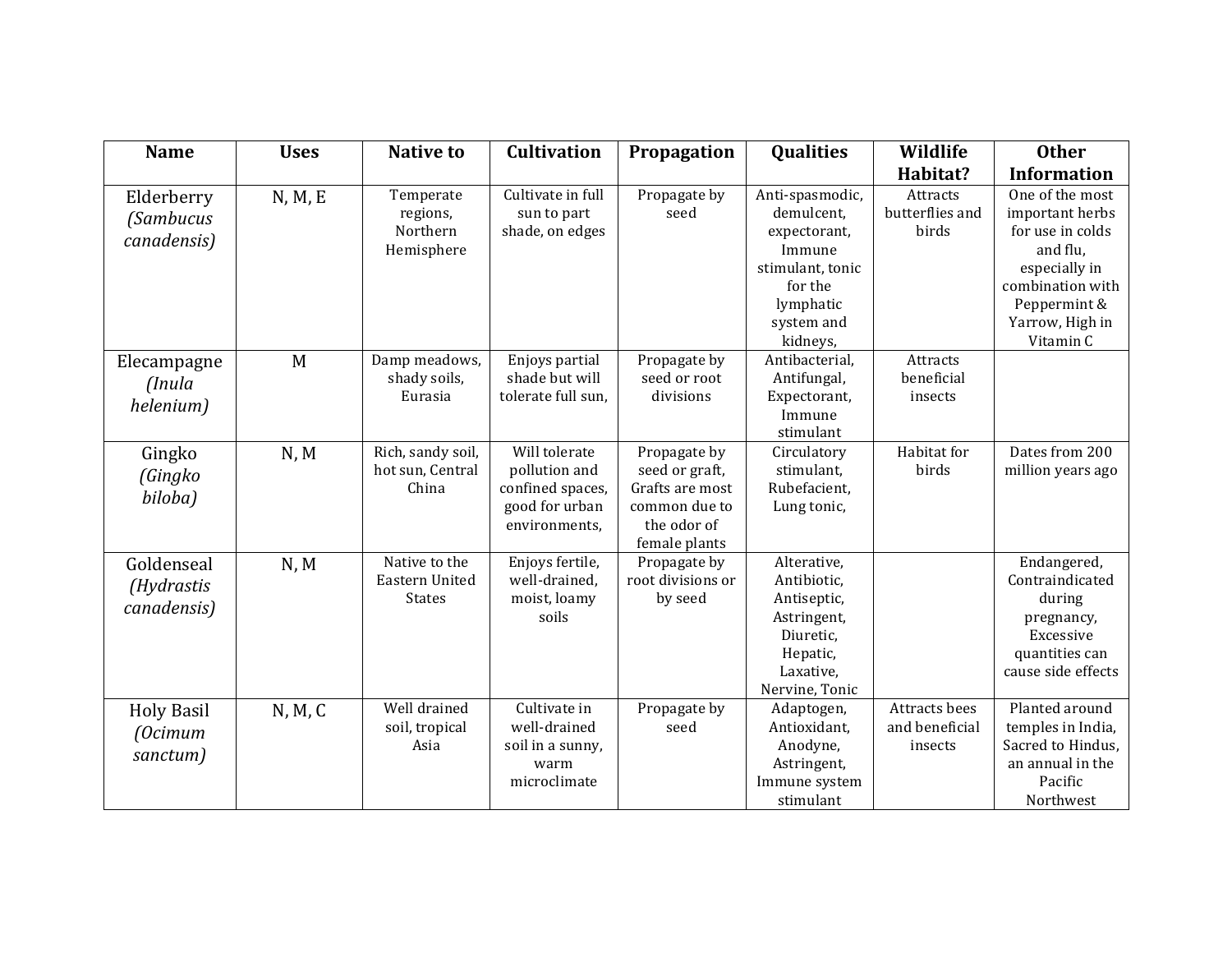| <b>Name</b>                             | <b>Uses</b> | <b>Native to</b>                                                   | <b>Cultivation</b>                                                                                                                               | Propagation                                                                                                       | <b>Qualities</b>                                                                                       | Wildlife                                            | <b>Other</b>                                                                                                               |
|-----------------------------------------|-------------|--------------------------------------------------------------------|--------------------------------------------------------------------------------------------------------------------------------------------------|-------------------------------------------------------------------------------------------------------------------|--------------------------------------------------------------------------------------------------------|-----------------------------------------------------|----------------------------------------------------------------------------------------------------------------------------|
|                                         |             |                                                                    |                                                                                                                                                  |                                                                                                                   |                                                                                                        | Habitat?                                            | <b>Information</b>                                                                                                         |
| Hops<br>(Humulus<br>lupulus)            | N, M, E     | Native to W.<br>Asian, Europe,<br>and North<br>America             | Easy to<br>cultivate,<br>prefers soil rich<br>in organic<br>matter with<br>lime and a warm<br>aspect, they<br>require support<br>to grow upright | Propagate from<br>cuttings or<br>suckers, can be<br>propagated<br>from seed but<br>this is not<br>generally done. | Antibacterial,<br>Bitter, Cardiac<br>depressant,<br>Diaphoretic,<br>Febrifuge,<br>Nervine,<br>Sedative | Nice habitat<br>under the<br>shade of Hops<br>vines | Do not use in<br>depression,<br>Young shoots can<br>be eaten like<br>asparagus                                             |
| Horseradish<br>(Armoracia<br>rusticana) | M, E, C     | Fertile fields,<br>disturbed soils<br>near streams.<br>S.E. Europe | Easy to cultivate<br>and difficult to<br>eradicate,<br>enjoys deep,<br>moist, fertile<br>soil                                                    | Propagate by<br>root cuttings or<br>divisions                                                                     | Antibiotic,<br>Digestive and<br>circulation<br>stimulant,<br>Diuretic,<br>Rubefacient,<br>Stimulant    | Attracts<br>beneficial<br>insects                   | Dried leaves<br>yield a yellow<br>dye                                                                                      |
| Hyssop<br>(Hyssopus<br>officinalis)     | N, M, E, C  | Well-drained,<br>sunny sites, S.<br>Europe                         | Full-sun, well-<br>drained soil                                                                                                                  | Propagate by<br>cuttings or root<br>division                                                                      | Antiseptic,<br>Antiviral,<br>Expectorant,<br>Digestive                                                 | Attracts bees<br>and beneficial<br>insects          | Avoid during<br>pregnancy and<br>by those with<br>high blood<br>pressure                                                   |
| Lavender<br>(Lavandula<br>spp.)         | N, M, E, C  | Sunny sites,<br>warm<br>temperate<br>regions,<br>Mediterranean     | Enjoys full sun,<br>well-drained<br>soil, drought<br>tolerant,                                                                                   | Propagate by<br>seed or cuttings                                                                                  | Antiseptic,<br>Carminative,<br>Nervine,<br>Sedative,                                                   | Attracts bees                                       | One of the most<br>common herbs<br>used in<br>cosmetics, Best<br>quality oil is from<br>L. stoechas and L.<br>angustifolia |
| Lemon Balm<br>(Melissa<br>officinalis)  | M, E, C     | Sunny, well-<br>drained soil, S.<br>Europe                         | Easy to grow                                                                                                                                     | Propagate by<br>seed or division                                                                                  | Antidepressive,<br>Digestive,<br>Nervine,<br>Sedative,<br>Stimulant, Tonic                             | Attracts bees                                       |                                                                                                                            |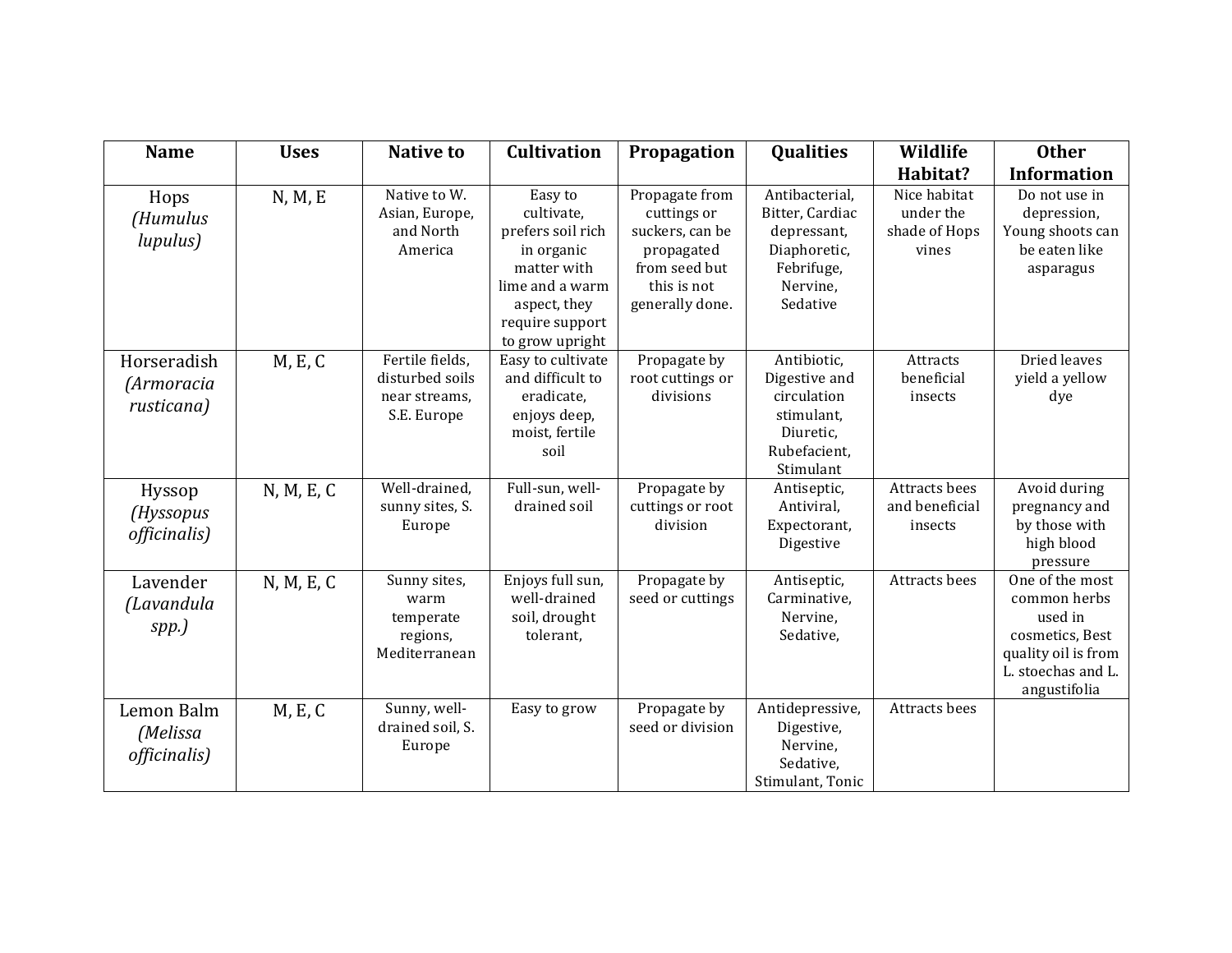| <b>Name</b>                                | <b>Uses</b> | <b>Native to</b>                                                                               | <b>Cultivation</b>                                               | Propagation                                                                    | <b>Qualities</b>                                                                        | Wildlife                                                  | <b>Other</b>                                                                                             |
|--------------------------------------------|-------------|------------------------------------------------------------------------------------------------|------------------------------------------------------------------|--------------------------------------------------------------------------------|-----------------------------------------------------------------------------------------|-----------------------------------------------------------|----------------------------------------------------------------------------------------------------------|
|                                            |             |                                                                                                |                                                                  |                                                                                |                                                                                         | Habitat?                                                  | <b>Information</b>                                                                                       |
| Licorice<br>(Glycyrrhiza<br>glabra)        | N, M        | Sandy soils of<br>the<br>Mediterranean                                                         | Sunny, well-<br>drained, fertile<br>soil, abundant<br>moisture   | Propagate by<br>seed or root<br>division                                       | Antimicrobial,<br>Demulcent,<br>Diuretic,<br>Emmenagogue,<br>Expectorant,<br>Laxative   | Attracts<br>beneficial<br>insects                         | Do not use<br>during<br>pregnancy,<br>contra-indicated<br>for diabetes,<br>hypertension,<br>hypoglycemia |
| Marshmallow<br>(Althaea<br>officinalis)    | N, M        | Moist or marshy<br>coastal habitats,<br>Europe                                                 | Enjoys a sunny,<br>well-drained,<br>fertile soil                 | Propagate by<br>seed or root<br>divisions                                      | Demulcent,<br>Emollient,<br>Expectorant,                                                | Attractive to<br>butterflies and<br>beneficial<br>insects |                                                                                                          |
| Meadowsweet<br>(Filipendula<br>ulmaria)    | N, M        | Fertile,<br>waterside soils,<br>W. Asia, Europe                                                | Enjoys a fertile<br>soil, full to<br>partial sun                 | Propagate by<br>seed or root<br>divisions                                      | Anodyne, Anti-<br>inflammatory,<br>Antiseptic,<br>Astringent,                           | Attracts<br>beneficial<br>insects                         | Potential as a dye<br>plant, Flower<br>buds contain<br>salicylic acid<br>which asprin<br>comes from      |
| Milk Thistle<br>(Silybum<br>marianum)      | M           | Native to the<br>Mediterranean,<br>Europe, North<br>Africa, and<br>areas of the<br>Middle East | Disturbed<br>gravelly soils                                      | Propagates<br>prolifically by<br>seed                                          | Liver tonic                                                                             | Attracts<br>butterflies and<br>beneficial<br>insects      | On the invasive<br>weed list                                                                             |
| Motherwort<br>(Leonurus<br>cardiaca)       | N, M        | Northern<br>temperate<br>zones,<br>woodland                                                    | Easy to grow,<br>enjoys full sun<br>or part shade                | Propagate by<br>seed, spreads<br>prolifically, can<br>propagate by<br>division | Astringent,<br>Antispasmodic,<br>Cardiac tonic,<br>Emmenagogue,<br>Nervine,<br>Sedative | Attracts bees                                             | Contraindicated<br>during<br>pregnancy                                                                   |
| Mugwort<br>(Artemisia<br><i>vulgaris</i> ) | N, M        | Hedges,<br>disturbed soils,<br>Europe to<br>Siberia, N. Africa                                 | Easy to grow in<br>full sun to part<br>shade, drough<br>tolerant | Propagate by<br>division or seed                                               | Anthelmentic,<br>Emmenagogue,<br>Stimulant                                              | Repels insects                                            | Used extensively<br>in Chinese<br>Medicine, Avoid<br>when pregnant                                       |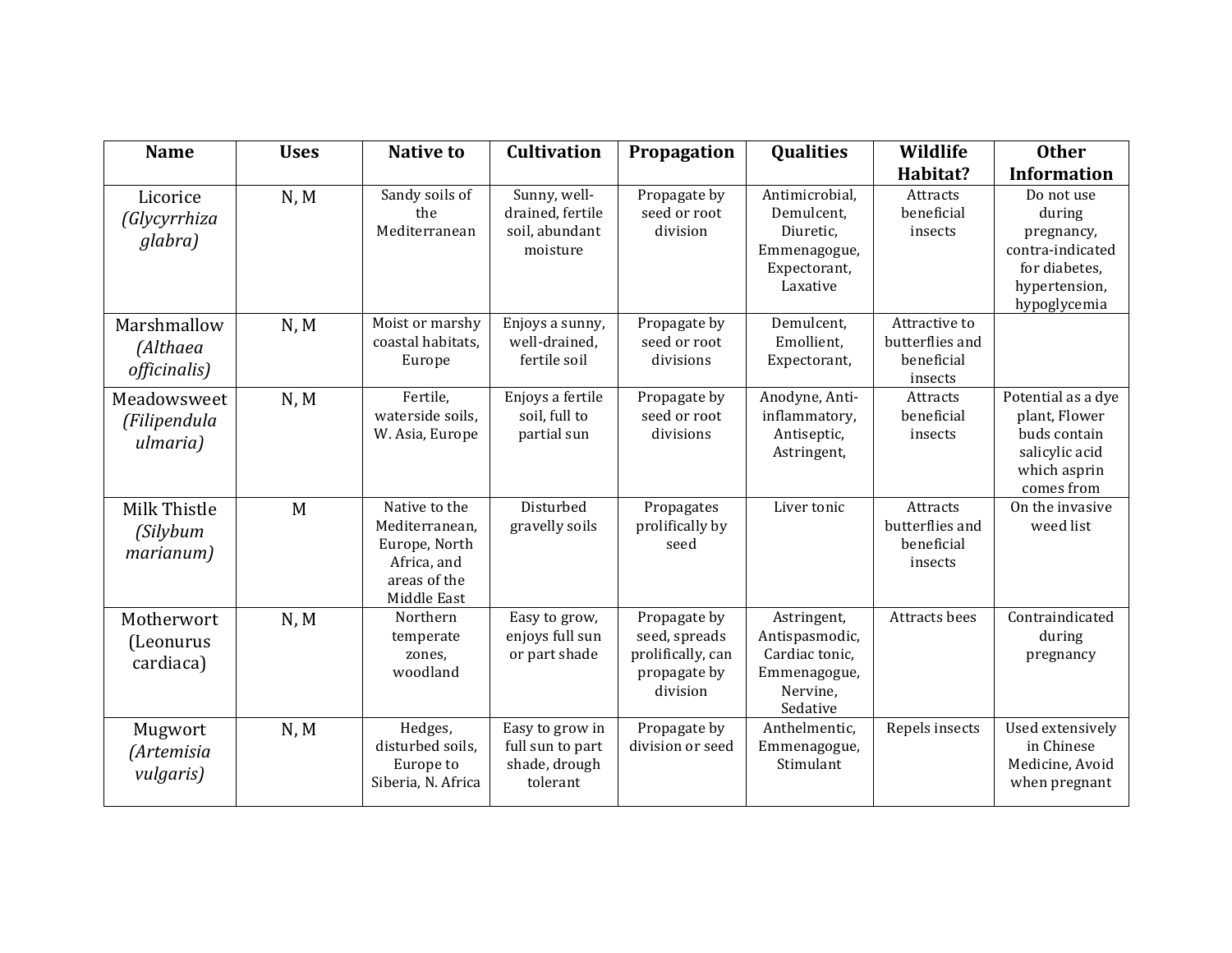| <b>Name</b>                                   | <b>Uses</b> | <b>Native to</b>                                                                                                               | <b>Cultivation</b>                                                                                                                     | Propagation                              | <b>Qualities</b>                                                                                                                | Wildlife                                                    | <b>Other</b>                                                                          |
|-----------------------------------------------|-------------|--------------------------------------------------------------------------------------------------------------------------------|----------------------------------------------------------------------------------------------------------------------------------------|------------------------------------------|---------------------------------------------------------------------------------------------------------------------------------|-------------------------------------------------------------|---------------------------------------------------------------------------------------|
|                                               |             |                                                                                                                                |                                                                                                                                        |                                          |                                                                                                                                 | Habitat?                                                    | <b>Information</b>                                                                    |
| Oregon Grape<br>(Mahonia<br>aquifolium)       | N, M        | Woodlands,<br>Pacific<br>Northwest                                                                                             | Enjoys full to<br>part-shade,<br>drought tolerant                                                                                      | Propagate by<br>seed                     | Antibacterial,<br>Anti-<br>inflammatory,<br>Digestive, Liver<br>tonic,                                                          | Attracts<br>beneficial<br>insects & birds                   |                                                                                       |
| Peppermint<br>(Mentha<br>Piperita)            | N, M, E, C  | Rich soils in<br>Eurasia and<br>Africa                                                                                         | Enjoys damp<br>soil in full sun or<br>partial shade                                                                                    | Propagate by<br>root runners             | Anodyne,<br>Antibacterial,<br>Antimicrobial,<br>Antiseptic,<br>Antiviral,<br>Carminative,<br>Febrifuge,<br>Nervine<br>Stimulant | Attracts bees<br>and other<br>beneficial<br>insects         | Will spread<br>rapidly                                                                |
| Pleurisy Root<br>(Asclepias<br>tuberosa)      | N, M        | Dry or well-<br>drained soils.<br>forests, Eastern<br>North America                                                            | Enjoys full sun<br>and dry, well-<br>drained soil                                                                                      | Propagate by<br>root cuttings or<br>seed | Emmenagogue,<br>Expectorant                                                                                                     | Butterflies,<br>Hummingbirds,<br>Bees, and other<br>insects | Do not use<br>during<br>pregnancy or if<br>you have a<br>cardiac condition            |
| Red<br>Raspberry<br>(Rubus<br><i>idaeus</i> ) | N, M, E     | Moist, fertile<br>soils, Europe, N.<br>Asia, Japan                                                                             | Grow in full sun<br>to partial shade,<br>enjoys ample<br>organic matter                                                                | Cultivate by<br>division                 | Alterative,<br>Astringent,<br>Emmenagogue,<br>Stimulant,<br>Styptic, Tonic                                                      | May attract<br>deer                                         | Relatives such as<br>Blackberry also<br>share medicinal<br>uses                       |
| Rose (Rosa<br>spp.)                           | N, M, E, C  | Temperate and<br>subtropical<br>zones, most are<br>native to Asia,<br>some are from<br>N. America,<br>Europe, and NW<br>Africa | Roses grow in<br>full sun to part-<br>shade, they<br>appreciate good<br>airflow through<br>their branches<br>and well-<br>drained soil | Cultivate by<br>seed or from<br>cuttings | Emollient,<br>Laxative,<br>Nutritive,<br>Rejuvenating                                                                           | Attracts bees                                               | Can be grown as<br>a hedge, barrier<br>for wildlife, or for<br>slope<br>stabilization |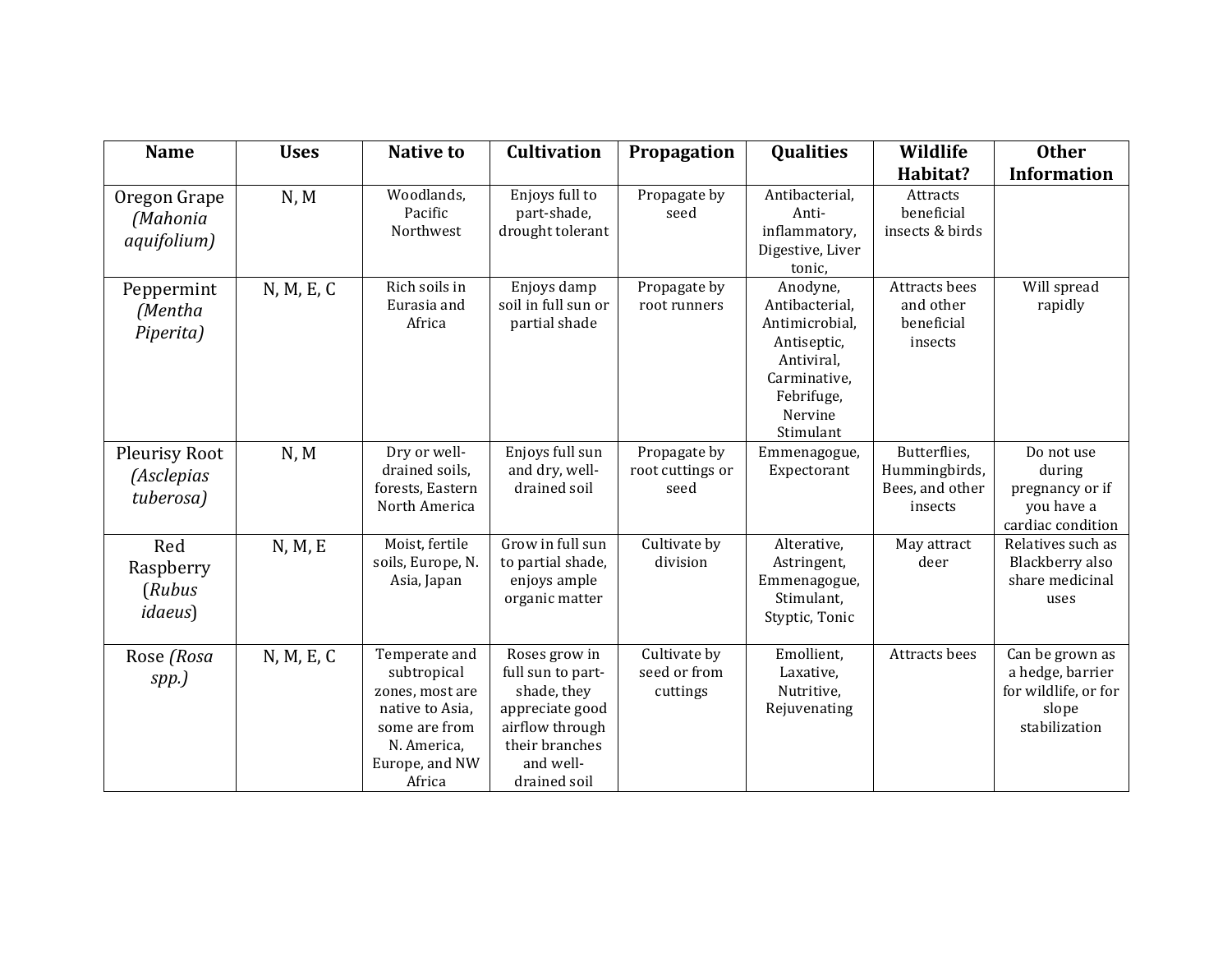| <b>Name</b>                                             | <b>Uses</b> | <b>Native to</b>                                                      | <b>Cultivation</b>                                                                | Propagation                                                                              | <b>Qualities</b>                                                                                              | Wildlife                                                                           | <b>Other</b>                                                                    |
|---------------------------------------------------------|-------------|-----------------------------------------------------------------------|-----------------------------------------------------------------------------------|------------------------------------------------------------------------------------------|---------------------------------------------------------------------------------------------------------------|------------------------------------------------------------------------------------|---------------------------------------------------------------------------------|
|                                                         |             |                                                                       |                                                                                   |                                                                                          |                                                                                                               | Habitat?                                                                           | <b>Information</b>                                                              |
| Rosemary<br>(Rosmarinus<br>officinalis)                 | N, M, E, C  | Well-drained<br>soils of the<br>Mediterranean                         | Enjoys full sun,<br>well-drained<br>soil, drought<br>tolerant,                    | Cultivate by<br>cuttings                                                                 | Antiseptic,<br>Antioxidant,<br>Antifungal,<br>Digestive,<br>Stimulates<br>circulation                         | <b>Attracts bees</b>                                                               | Susceptible to<br>frost                                                         |
| Rue (Ruta<br>graveolens)                                | N, M        | Well-drained or<br>rocky soil,<br>Balkan<br>Peninsula, S.E.<br>Europe | Enjoys full sun<br>and hot, dry soil<br>conditions,<br>drought tolerant           | Cultivate by<br>cuttings                                                                 | Bitter,<br>Emmenagogue,<br>Expectorant                                                                        | Important for<br>caterpillars of<br>Papilio<br>machaeon,<br>also an<br>insecticide | Can cause skin<br>rashes,                                                       |
| Sage (Salvia<br>officinalis)                            | N, M, C     | Dry, well-<br>drained soils of<br>the<br>Mediterranean                | Enjoys full sun,<br>well-drained<br>soil, drought<br>tolerant                     | Cultivate by<br>cuttings                                                                 | Astringent,<br>Digestive,<br>Diuretic, Tonic                                                                  | Attracts bees                                                                      | Large diversity of<br>ornamental<br>cultivars are<br>available                  |
| Skullcap<br>(Scutellaria<br>lateriflora)                | N, M        | Damp forests,<br>meadows,<br>dappled shade,<br>North America          | Enjoys well-<br>drained soil,<br>sun,                                             | Cultivate by<br>seed, or root<br>division                                                | Nervine,<br>Sedative                                                                                          | Attracts<br>beneficial<br>insects                                                  |                                                                                 |
| Spilanthes<br>(Acmella<br>oleracea)                     | N, M        | The tropics of<br><b>Brazil</b>                                       | Frost-sensitive,<br>Bring indoors in<br>the winter in the<br>Pacific<br>Northwest | Cultivate by<br>seed                                                                     | Analgesic,<br>Anitbacterial,<br>Antiviral, Gum<br>tonic, Prevents,<br>malaria,<br><b>Stimulates</b><br>saliva | Has been used<br>as a pesticide                                                    | Could use further<br>studies                                                    |
| St. John's<br>Wort<br>(Hypericum<br><i>perforatum</i> ) | M           | Semidry soils,<br>Europe to C.<br>China                               | Very easy to<br>cultivate, enjoys<br>disturbed soils.<br>full sun                 | The seeds are<br>extremely<br>viable, seeds can<br>persist for<br>decades in the<br>soil | Antidepressive,<br>Anti-<br>inflammatory<br>Antiviral,<br>Sedative                                            | Attracts<br>beneficial<br>insects, bees,<br>and butterflies                        | On the invasive<br>weed list,<br>interactions,<br>can cause<br>photosensitivity |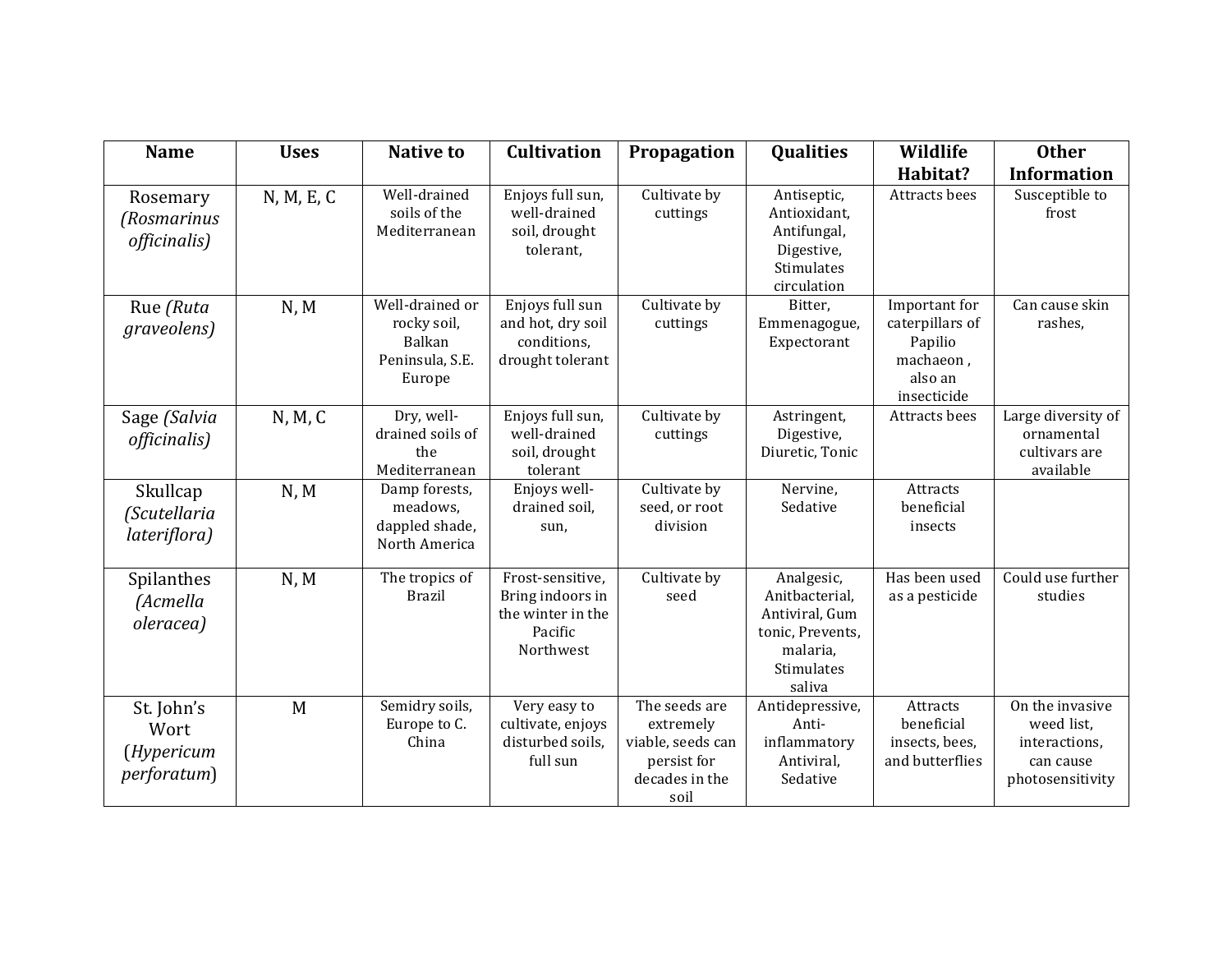| <b>Name</b>                                          | <b>Uses</b> | <b>Native to</b>                                                      | <b>Cultivation</b>                                                                                  | Propagation                                                                         | <b>Qualities</b>                                                                               | Wildlife                                                   | <b>Other</b>                                                                                                                  |
|------------------------------------------------------|-------------|-----------------------------------------------------------------------|-----------------------------------------------------------------------------------------------------|-------------------------------------------------------------------------------------|------------------------------------------------------------------------------------------------|------------------------------------------------------------|-------------------------------------------------------------------------------------------------------------------------------|
|                                                      |             |                                                                       |                                                                                                     |                                                                                     |                                                                                                | Habitat?                                                   | <b>Information</b>                                                                                                            |
| <b>Stinging</b><br><b>Nettles</b><br>(Urtica dioica) | M, E        | Nitrogen rich &<br>Disturbed soils<br>of the northern<br>hemisphere   | Easy to<br>cultivate,<br>prefers to be an<br>understory<br>plant                                    | Propagate by<br>root division<br>once the tops go<br>dormant, Can<br>grow from seed | Anti-arthritic,<br>Astringent,<br>Diuretic,<br>Digestive,<br>Galactagogue,<br>Rubefacient      | Attracts<br>several species<br>of butterflies<br>and moths | Is a compost<br>activator and can<br>be used as a fiber<br>plant, Yellow<br>Dock leaves can<br>be used to treat a<br>reaction |
| Thyme<br>(Thymus<br><i>vulgaris</i> )                | N, M, E, C  | Light-well<br>drained soil,<br>Mediterranean                          | Enjoys full sun,<br>well-drained<br>soil, drought<br>tolerant                                       | Propagate by<br>cuttings, seed,<br>or division                                      | Antiseptice,<br>Digestive,<br>Respiratory<br>tonic, Stimulant,                                 | Attracts bees                                              | Recent studies<br>have highlighted<br>Thyme for<br>stimulating the<br>immune system                                           |
| Valerian<br>(Valeriana<br>officinalis)               | N, M        | Damp, fertile<br>soil, moist<br>humic<br>woodland,<br>Europe, W. Asia | Easy to<br>cultivate, enjoys<br>compost-rich<br>soils and<br>abundant<br>moisture                   | Propagate by<br>root division in<br>fall or early<br>spring, can grow<br>from seed  | Analgesic,<br>Anesthetic,<br>Anodyne,<br>Antispasmodic,<br>Nervine                             | Attracts<br><b>Butterflies</b>                             | Is not as effective<br>when taken in<br>large doses or<br>continuously                                                        |
| Vervain<br>(Verbena<br>officinalis)                  | N, M        | Disturbed soils,<br>sun, S. Europe                                    | Easy to<br>cultivate, grows<br>in full sun and<br>does not mind<br>poor soils                       | Spreads viable<br>seed, collect<br>starts in garden<br>or start plants<br>from seed | Primarily used<br>for its nervine<br>qualities                                                 | Attracts<br>butterflies and<br>hummingbirds                |                                                                                                                               |
| Yarrow<br>(Achillea<br>millefolium)                  | N, M        | Hedge, pastures,<br>Europe to W.<br>Asia                              | Easy to<br>cultivate,<br>available in<br>many colors<br>from traditional<br>white to deep<br>purple | Divide rhizomes<br>before<br>flowering, Can<br>start from seed                      | Anti-<br>inflammatory,<br>Antiviral,<br>Astringent,<br>Diaphoretic,<br>Emmenagogue,<br>Styptic | Attracts<br>beneficial<br>insects, bees, &<br>butterflies  | Overuse can<br>make the skin<br>sensitive to<br>sunlight, do not<br>use in pregnancy                                          |